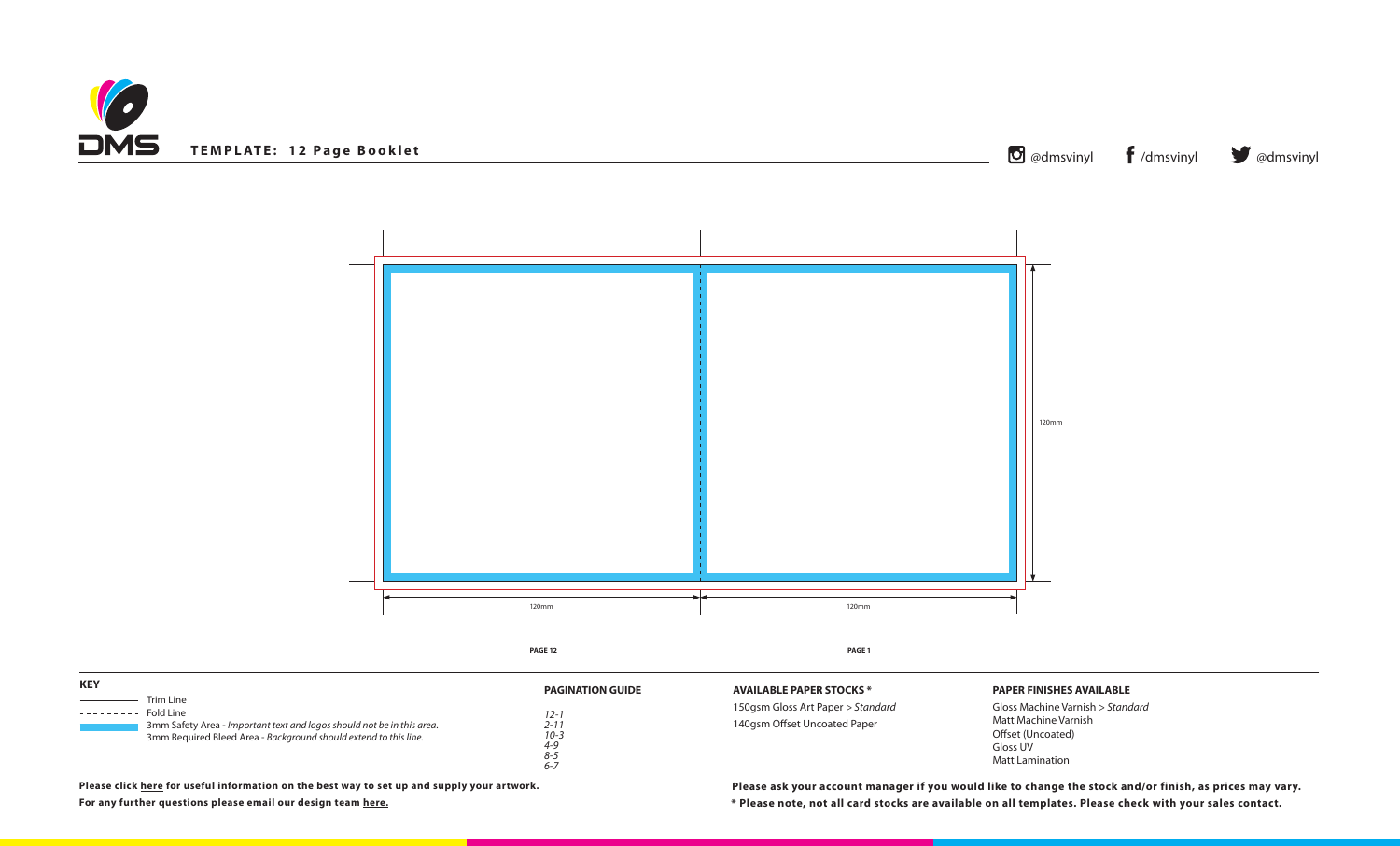



# **PAPER FINISHES AVAILABLE**

| <b>KEY</b>                                                                                                                                                                         |                                                                                      |                                                                               |
|------------------------------------------------------------------------------------------------------------------------------------------------------------------------------------|--------------------------------------------------------------------------------------|-------------------------------------------------------------------------------|
| Trim Line<br>Fold Line<br>. <u>.</u><br>3mm Safety Area - Important text and logos should not be in this area.<br>3mm Required Bleed Area - Background should extend to this line. | <b>PAGINATION GUIDE</b><br>12-i<br>2-11<br>$10 - 3$<br>$4 - 9$<br>$8 - 5$<br>$6 - 7$ | <b>AVAILABLE PAPER STO</b><br>150gsm Gloss Art Paper<br>140gsm Offset Uncoate |

Gloss Machine Varnish *> Standard* Matt Machine Varnish Offset (Uncoated) Gloss UV Matt Lamination

**\* Please note, not all card stocks are available on all templates. Please check with your sales contact. Please click [here](https://www.discmanufacturingservices.com/cd/templates#artwork-specifications) for useful information on the best way to set up and supply your artwork. Please ask your account manager if you would like to change the stock and/or finish, as prices may vary.**

**DCKS** \*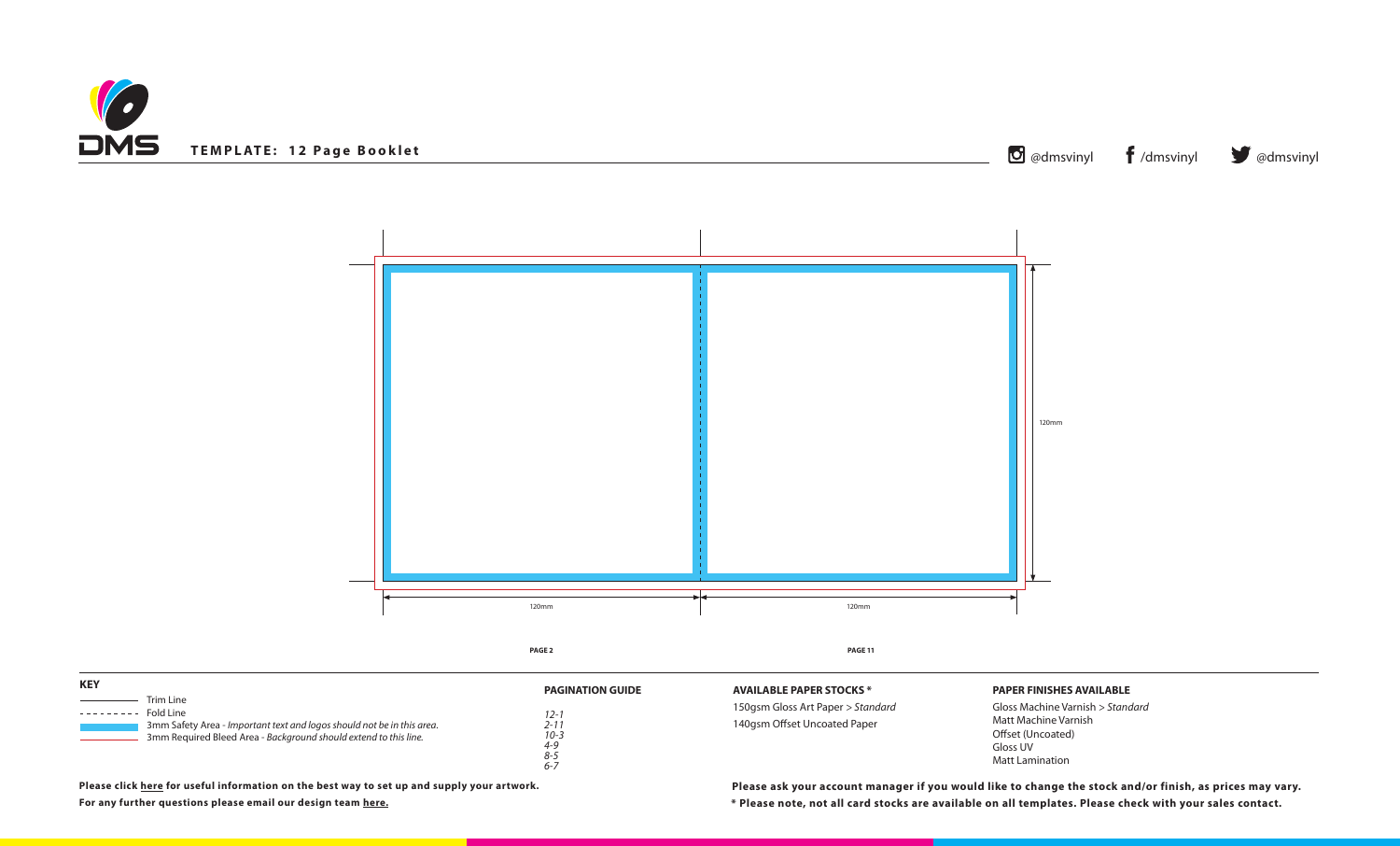



# **PAPER FINISHES AVAILABLE**

| <b>KEY</b>                                                                                                                                                                        |                                                                                    |                                                                               |
|-----------------------------------------------------------------------------------------------------------------------------------------------------------------------------------|------------------------------------------------------------------------------------|-------------------------------------------------------------------------------|
| Trim Line<br>Fold Line<br>---------<br>3mm Safety Area - Important text and logos should not be in this area.<br>3mm Required Bleed Area - Background should extend to this line. | <b>PAGINATION GUIDE</b><br>12-<br>2-1<br>$10 - 3$<br>$4 - 9$<br>$8 - 5$<br>$6 - 7$ | <b>AVAILABLE PAPER STO</b><br>150gsm Gloss Art Paper<br>140gsm Offset Uncoate |

Gloss Machine Varnish *> Standard* Matt Machine Varnish Offset (Uncoated) Gloss UV Matt Lamination

**\* Please note, not all card stocks are available on all templates. Please check with your sales contact. Please click [here](https://www.discmanufacturingservices.com/cd/templates#artwork-specifications) for useful information on the best way to set up and supply your artwork. Please ask your account manager if you would like to change the stock and/or finish, as prices may vary.**

**DCKS** \*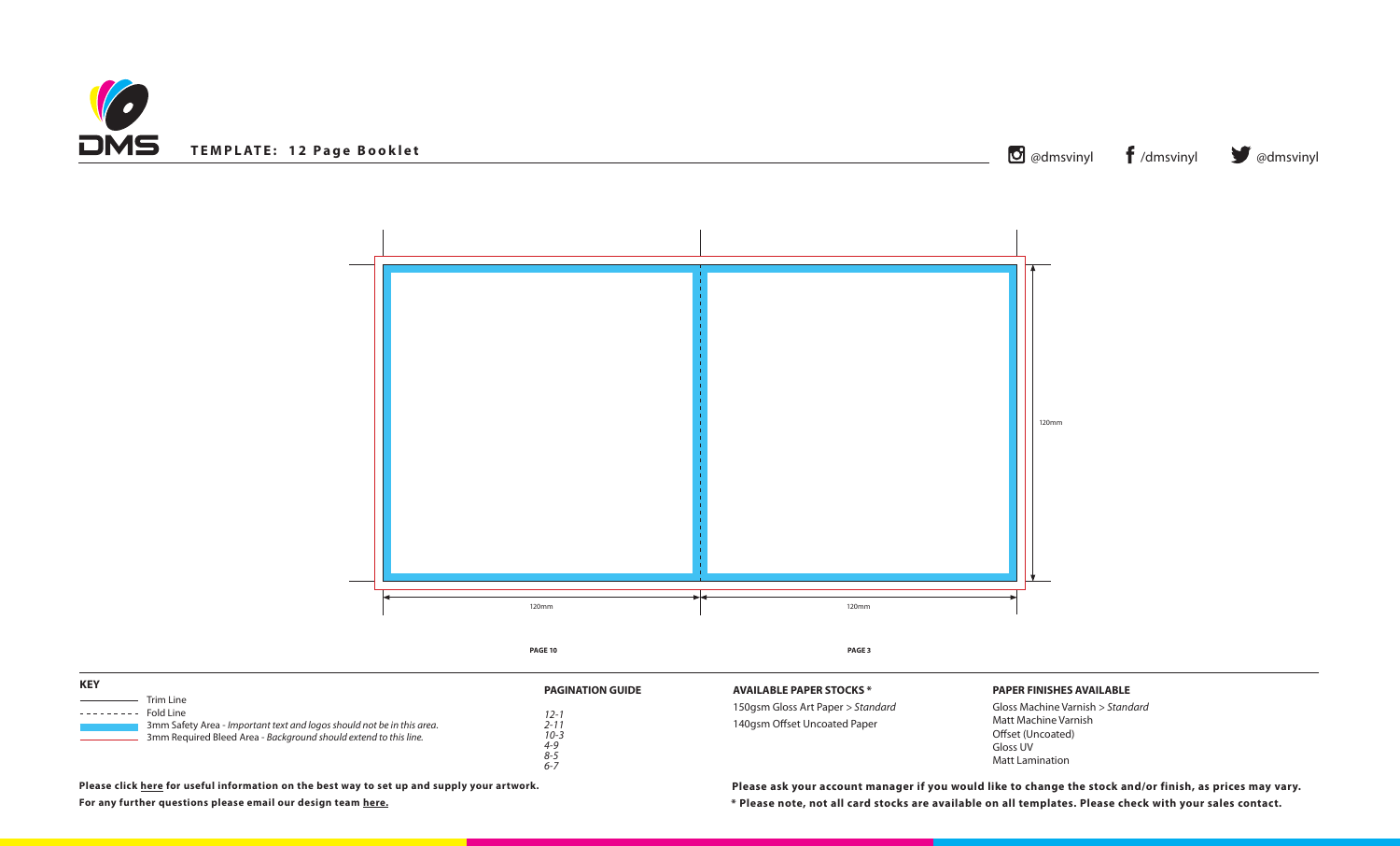



150gsm Gloss Art Paper *> Standard*

# ed Paper

#### **PAPER FINISHES AVAILABLE**

| <b>KEY</b><br>Trim Line<br>Fold Line<br>. <u>.</u><br>3mm Safety Area - Important text and logos should not be in this area. | <b>PAGINATION GUIDE</b><br>12-<br>$2 - 17$ | <b>AVAILABLE PAPER STOCKS *</b><br>150gsm Gloss Art Paper > Stan<br>140gsm Offset Uncoated Pape |  |
|------------------------------------------------------------------------------------------------------------------------------|--------------------------------------------|-------------------------------------------------------------------------------------------------|--|
| 3mm Required Bleed Area - Background should extend to this line.                                                             | $10 - 3$<br>$4 - 9$<br>$8 - 5$<br>$6 - 7$  |                                                                                                 |  |

Gloss Machine Varnish *> Standard* Matt Machine Varnish Offset (Uncoated) Gloss UV Matt Lamination

**\* Please note, not all card stocks are available on all templates. Please check with your sales contact. Please click [here](https://www.discmanufacturingservices.com/cd/templates#artwork-specifications) for useful information on the best way to set up and supply your artwork. Please ask your account manager if you would like to change the stock and/or finish, as prices may vary.**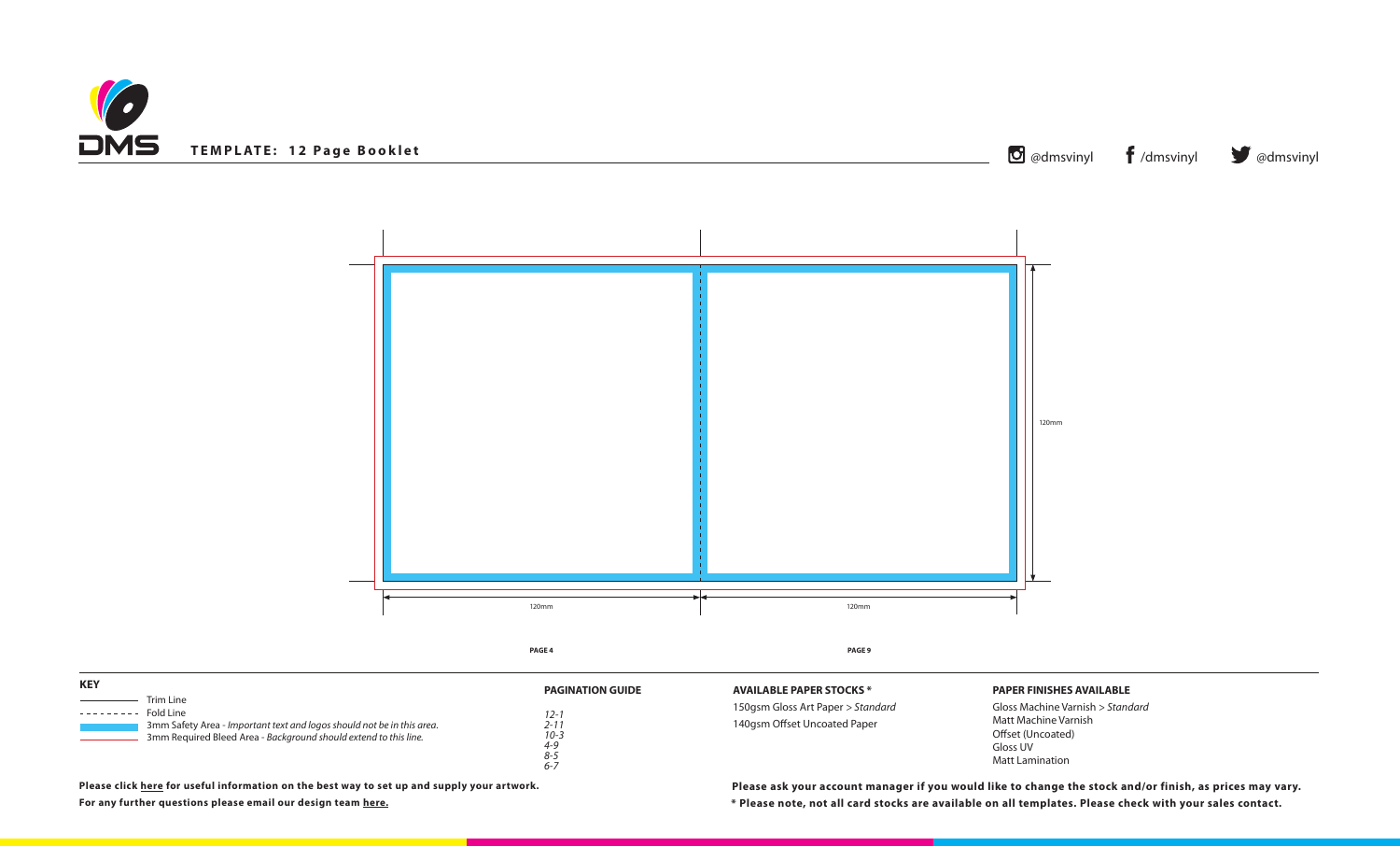



# **PAPER FINISHES AVAILABLE**

| <b>KEY</b>                                                                                                                                                                      | <b>PAGINATION GUIDE</b>                                       | <b>AVAILABLE PAPER STO</b>                     |
|---------------------------------------------------------------------------------------------------------------------------------------------------------------------------------|---------------------------------------------------------------|------------------------------------------------|
| Trim Line<br>Fold Line<br>-------<br>3mm Safety Area - Important text and logos should not be in this area.<br>3mm Required Bleed Area - Background should extend to this line. | $12 - i$<br>2-11<br>$10 - 3$<br>$4 - 9$<br>$8 - 5$<br>$6 - 7$ | 150gsm Gloss Art Pape<br>140gsm Offset Uncoate |

Gloss Machine Varnish *> Standard* Matt Machine Varnish Offset (Uncoated) Gloss UV Matt Lamination

**\* Please note, not all card stocks are available on all templates. Please check with your sales contact. Please click [here](https://www.discmanufacturingservices.com/cd/templates#artwork-specifications) for useful information on the best way to set up and supply your artwork. Please ask your account manager if you would like to change the stock and/or finish, as prices may vary.**

**POCKS** \*